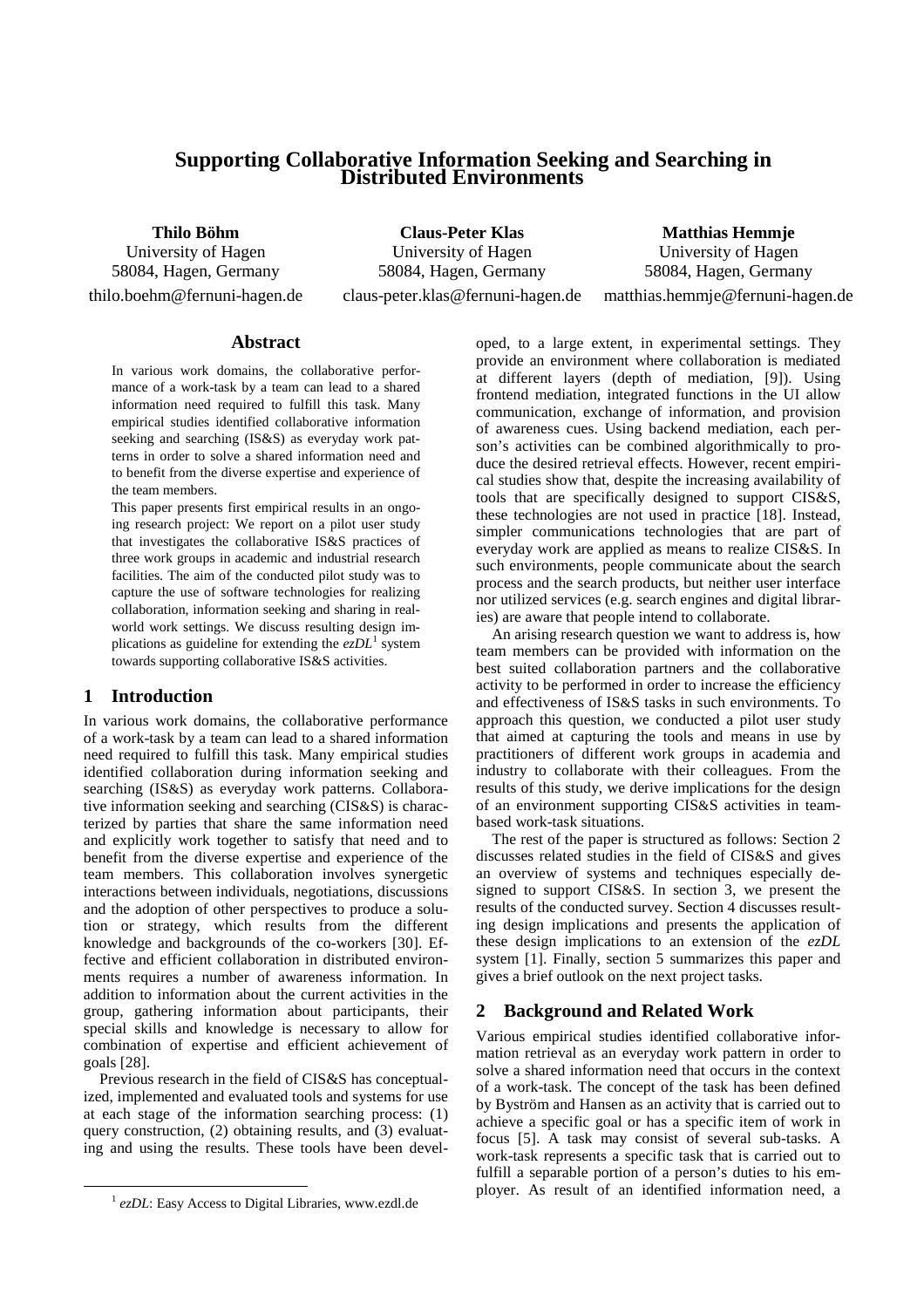work-task may consist of information seeking tasks that are further decomposed into information searching tasks [5]. Information seeking generally focuses on the satisfaction of a complex information need. It involves several sources and consultations of them. Information searching is particularly concerned with the satisfaction of a separable fraction of that complex information need.

## **2.1 Related User Studies**

Bruce et al. [3] present an empirical study that investigates the collaborative information seeking behavior in two design teams. The authors found that collaborative information retrieval is an integral part of the daily work to solve shared information needs of the team. Identifying, analyzing and defining the information need, as well as the development of search strategies is performed collaboratively. This involves intra-team as well as extra-team collaboration [23].

CIS&S activities often involve information sharing. Talja [29] observed and classified different types of information sharing in an academic environment. These types are (1) strategic sharing, (2) paradigmatic sharing, (3) directive sharing, (4) social sharing, and (5) no sharing. Her investigations showed that in academia, collaborative information seeking is as common as individual information seeking. Scholars usually belong to different networks, i.e. social networks. According to Talja, these networks not only influence their choices of information seeking strategies, but are the place where information is sought, interpreted, used, and created.

A study conducted by Hansen and Jarvelin [10] analyzed the information seeking behavior of the employees of the Swedish patent office when engaged in the patent application process. They observed collaborative activities in all stages of the IS&S process: e.g., planning tasks, problem definition, search topic selection, query construction, and relevance assessments. The authors categorized the observed collaborative activities into document-related and human-related activities. Their study shows that collaborative activities are an important characteristic of IS&S tasks in professional settings.

Twidale et al. [31] observed collaboration between students at the computer terminals of the university library, although these systems weren't designed for collaborative usage. They identified several collaborative search strategies, such as asking for help, reusing searches. They categorized the observed activities into product-related and process-related activities. Morris [17] conducted a survey regarding web-search practices among the employees of a large IT company. She found that collaboration is largely accepted: over 97% of all users reported having used some form of collaboration when searching the web. Similar to Twidale et al., Morris identified activities regarding the search product and the search process.

Reddy and Spence [24] present a field study regarding the collaborative search behavior in multi-disciplinary teams in the context of medical care. The authors identified four triggers for collaborative IR activities: (1) complexity of information need, (2) fragmented information resources, (3) lack of domain expertise, and (4) lack of immediately accessible information.

## **2.2 Systems and Techniques**

This section presents an analysis and classification of recent work in the area of CIS&S system support. As a basis for the classification of collaborative activities and techniques, we use the model developed by Landwich, Klas, and Hemmje [15] to describe an information searching task. Landwich et al. pursued the approach of an interactive information dialogue cycle as developed in [11]. They describe the information searching task as a dialogue between user and system consisting of six activities and assigned them to three stages (the so called interaction modes of the user):

- (1) Access: Query construction and submission (Exploration),
- (2) Orientation: Move within and refinement of the result set, change of focus (Focus, Navigation, Inspection),
- (3) Assessment: Identification of relevant information objects (Evaluation, Store).

The dialogue cycle starts with a first query and ends after *n* cycles with a resolved or at least reduced information deficit. Figure 1 depicts this model integrated at the information searching level of the task model developed by Byström and Hansen [5].



Figure 1: Task model of Byström and Hansen with integrated information searching activities as defined by Landwich et al.

#### **Access**

During *Access*, users are able to benefit from their coworkers by exchanging query definitions, modifying and executing them for their own purposes. This is realized in different ways. **Query Re-Use** refers to the activities that realize the exchange of (complete) query definitions between co-workers. The co-workers are able to perform the exchange interactively by

- (1) choosing the query definition from a shared repository [25, 32],
- (2) choosing the query definition from the query-history of another co-worker [20, 27], or
- (3) exchanging the query definition as separate, persistently stored object [14, 31].

**Group Feedback** refers to a group based adoption of relevance feedback methods. This class of collaborative activities incorporates the - explicit or implicit - relevance judgments of the group members and modifies the query accordingly by adopting the weights of the query terms or expanding the query with additional query terms. This includes various approaches of query expansion techniques that typically extract search terms from highly ranked documents of previously issued queries [13]. Algorithmically extracting query terms based on relevance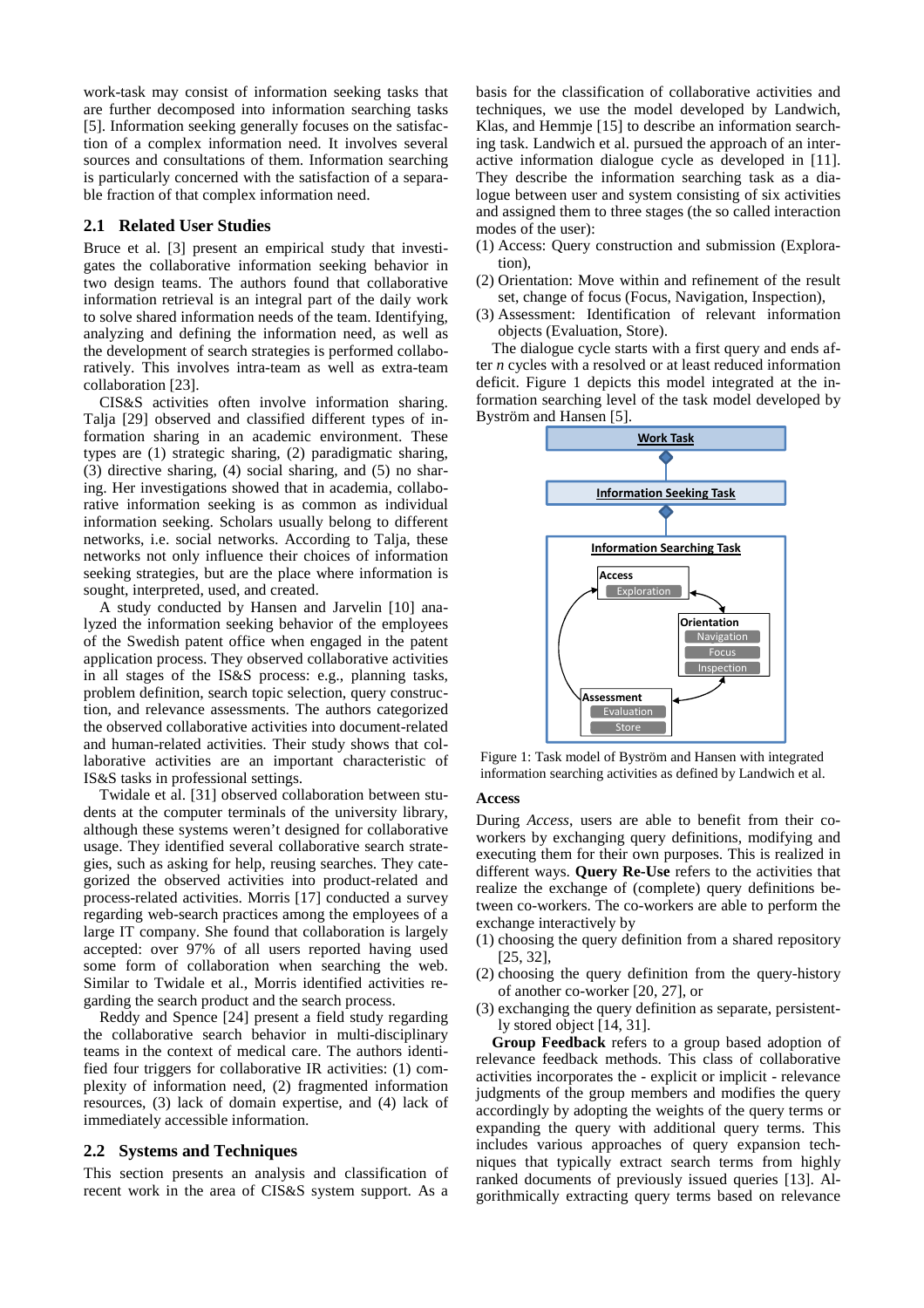judgments and suggesting them to the co-worker in a scenario with asymmetric user roles is presented in [22].

### **Orientation**

During *Orientation*, division of labor strategies are implemented using **Result-Set Splitting,** i.e. the algorithmic division of a search result among the group members. The result set of a query is distributed algorithmically among the co-workers. These sub-sets are disjoint, i.e. the participants will only obtain documents that no other group member has seen before [8]. This splitting of search result sets can further be based on specific roles that are assigned to the participants, e.g. Prospector and Miner [22], or based on personal relevance, i.e. thematic focus and interests of the participant [19].

In addition to this, result sets can be enhanced algorithmically or manually using documents identified by other group members. **Result-Set Merging** is based on the similarity of the user profiles and the similarity of queries: Documents returned by previous queries and judged as relevant by co-workers will be added to the result set of a recently executed query [21]. **Document Recommendation** includes the interactive recommendation of documents or links. Information objects that have been identified by other participants and estimated as possibly interesting for another co-worker, are recommended and added to the work list of the co-worker [14, 27].

## **Assessment**

During *Assessment*, collaboration addresses the diversity of knowledge across the group: **Combination of Judgments** refers to the combination of the different document assessments of the group members. The relevance of a document is determined by the opinions of multiple users through interactive voting: in [25] a scale-based approach is implemented, in [6] a traffic light based approach is used. **Re-Ranking** refers to the algorithmic re-ordering of the results. The ranks of the search results are determined not only by the relevance to the individual user, but also by the relevance to the entire group. This might be realized by using term frequencies in the stored objects or bookmarks of group members [19].

### **2.3 Discussion**

Research at information searching level has conceptualized, implemented and evaluated collaborative activities for use at each stage of information searching process. Figure 2 depicts the classes of activities available for a team member to collaborate with the rest of the team. Previous research has focused on further improving collaborative tools by algorithmic optimization, e.g. improving similarity measures, as well as on improving humanhuman and human-computer interaction by facilitating communication, control and awareness mechanisms. However, these systems do not provide information on the best suited collaboration partners and the collaborative activity to be performed to increase the effectiveness and efficiency of the collaborative performance of IS&S tasks.

## **3 Pilot User Study**

This section reports on a pilot user study that investigated the CIS&S practices of three work groups in academic and industrial research facilities. The conducted pilot study did not aim at analyzing the CIS&S processes in detail but rather at capturing the use of software technologies for realizing collaboration, information seeking and sharing in real-world settings.

Similar to the online survey conducted by Crescenzi and Capra [7], we made implicit assumptions about the components involved in the collaborative processes. Those were (1) a search component in which co-workers conduct searches to look for information, (2) a communication component in which co-workers coordinate their activities and communicate regarding the search process, and (3) an information sharing component in which collaborators share their search products.



Figure 2: Summary of collaborative activities of a member within a team at information searching level

### **3.1 Method**

Nowadays, scientists have a wide variety of software tools available to meet the daily work demands. To identify which technologies and means constitute the collaborative environment used by researchers to perform collaborative work-tasks, an online survey (implemented with Google Drive) has been conducted. We invited researchers to answer questions regarding the acquisition of required information for the collaborative performance of their work-tasks. In addition to questions regarding demographics, we were particularly interested in how they (1) collaborate with colleagues when performing a search task, (2) communicate with their colleagues and share information, and (3) how they identify colleagues who could be most helpful in regard to answering their questions and solving problems.

We asked members of two work groups of a university research facility (each in the field of life sciences) and the members of an industrial research department (in the field of information technology). The survey has been provided via e-mail distribution lists addressing (in sum) 52 people. 24 completed the entire survey, yielding a 46.2% response rate. The survey consisted of both free-text and multiplechoice questions

#### **3.2 Results**

#### **Demographics**

The age of the participants ranged from 24 to 43, with an average age of  $33.25$  years (s.d. = 5.14). 75% of respondents were male. Respondents were specialized in different fields of study. We clustered them into two groups: 37.5%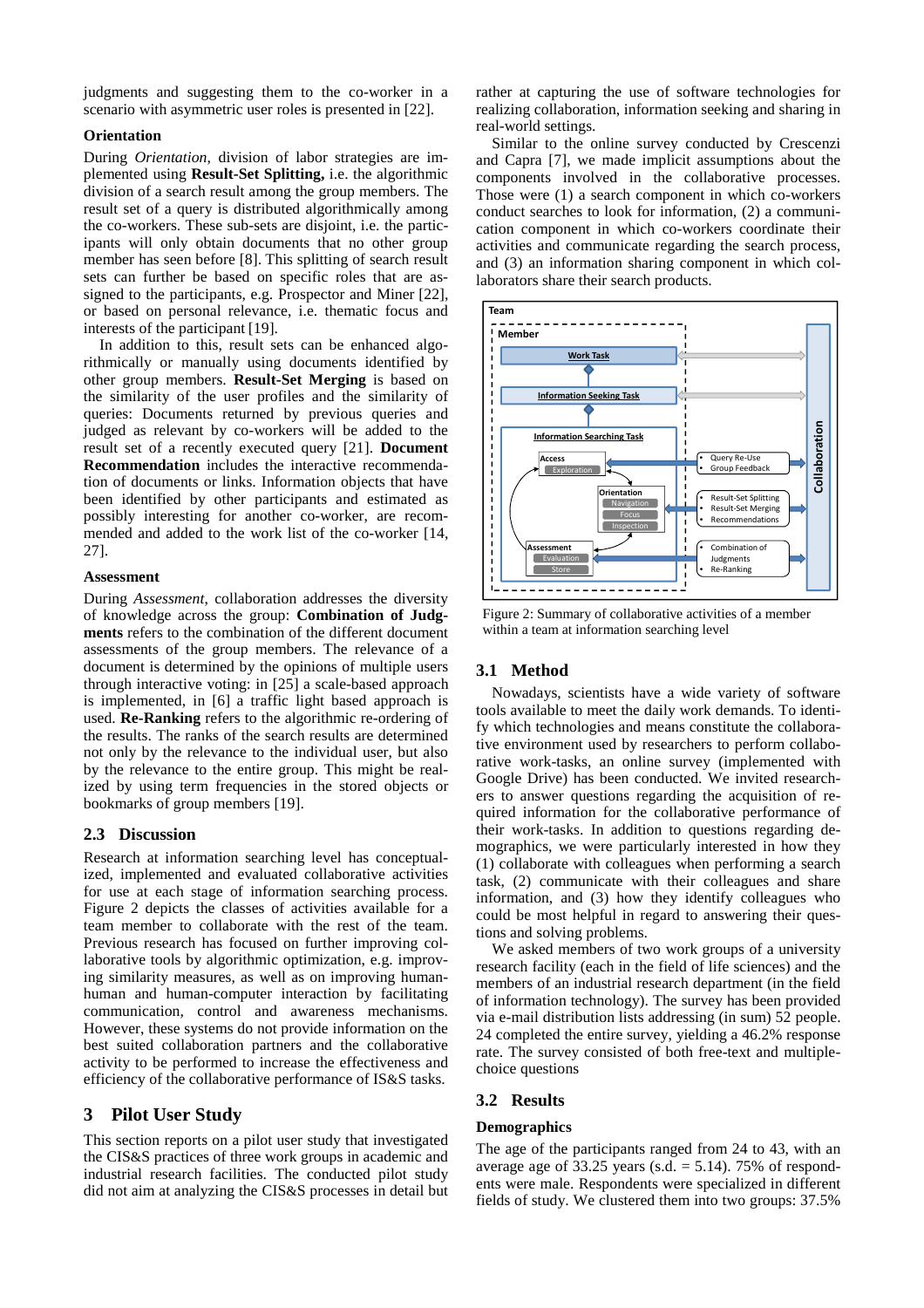of respondents are specialized in the field of life sciences (including biology, molecular biology, biochemistry, and medicine), 62.5% of respondents are specialized in the field of information technology (including computer science, computer engineering, mathematics, and physics).

We wanted to estimate the degree of experience the respondents have in collaborating with colleagues. The number of articles published by multiple authors is often seen as a measure of research collaboration [4]. We decided to use this measure although not every research collaboration results in a publication and not all coauthored papers are result of collaborative research [4]. Participants were asked for the number of co-authored writings (papers of all types, grant application, project reports, etc.) they have contributed to. The given figures cover a broad range of values and thus yielding a large standard deviation (s.d.) of 23.8. The average number of co-authored writings is 18.73.

Additionally, we asked for the highest academic degree: 9% of the respondents hold a Bachelor's Degree (or equivalent), 26% of the respondents hold a Master's Degree (or equivalent), and 61% of the respondents hold a Doctor's Degree (or equivalent). The remaining 4% were Students before their first academic degree. Participants were asked to self-rate their search experience. On a fivepoint Likert scale, 4% rated themselves as inexperienced, 13% as moderately experienced, 67% as experienced, and 13% as expert. No respondent self-rated as "very inexperienced" user. Results show that, in addition to the high level of familiarity in search practices, the group of respondents is characterized by high degree of education, research and collaboration experience.

#### **Search Habits and Result Management**

Participants were asked about the (electronic) information sources they frequently use (figure 3) as well as tools utilized to organize and manage their search results (figure 4), i.e. scientific literature. Respondents could select electronic sources of information in a multiple choice box.



Figure 3: Electronic information sources used by respondents



Additionally, they were able to extend this list by naming further tools (Other).

Figure 3 summarizes the selected sources of information. Other included Microsoft Academic Search, "Zentralblatt MATH", DBLP, and Ecosia. The results show Google as a common favorite choice, but they also provide evidence of the diversity of electronic information sources consulted during work-task performance. Figure 4 summarizes the selected literature management tools. Others are: www.citemaster.net, BibTeX, Citavi, and the Windows Explorer. In total 10 distinct tools have been named by the respondents. This too points to a broad variety of tools in operation.

#### **Collaboration during Search**

To learn more about practices of collaboration during search, we asked the participants in which stages of the search process they consult their colleagues or have been consulted. We asked about collaboration during data source selection (Q1) and query formulation (Q2a and Q2b). According to Marchionini [16], query formulation involves (a) an action mapping of the information seeker's search strategies and tactics onto the features the system interface provides, and (b) a semantic mapping of the information seeker's vocabulary onto the system's vocabulary. Therefore, we included questions on collaboration with respect to the interface and its functions (action mapping, Q2a) as well as collaboration regarding the query formulation (semantic mapping, Q2b). Furthermore, Q3 and Q4 address the result refinement as well as the result evaluation. Figure 5 depicts the results.



Figure 5: Percentages of respondents who collaborated during different search stages

Collaboration was found to be at its highest during the information source selection stage as well as during the assessment stage. However, collaboration can be identified in each stage of the search process.

#### **Communication and Information Sharing Tools**

We were also interested in communication (figure 6) and information sharing (figure 7) habits. As result of the growing prevalence of social networking [2, 18], we wanted to determine the degree to which such technologies are utilized for daily work routines. In a multiple choice grid, respondents could select (on a 5-point Likert scale) the frequency of technology usage in times per day. In addition, respondents were able to extend the provided Figure 4: Literature management tools used by respondents list by adding tools not listed yet.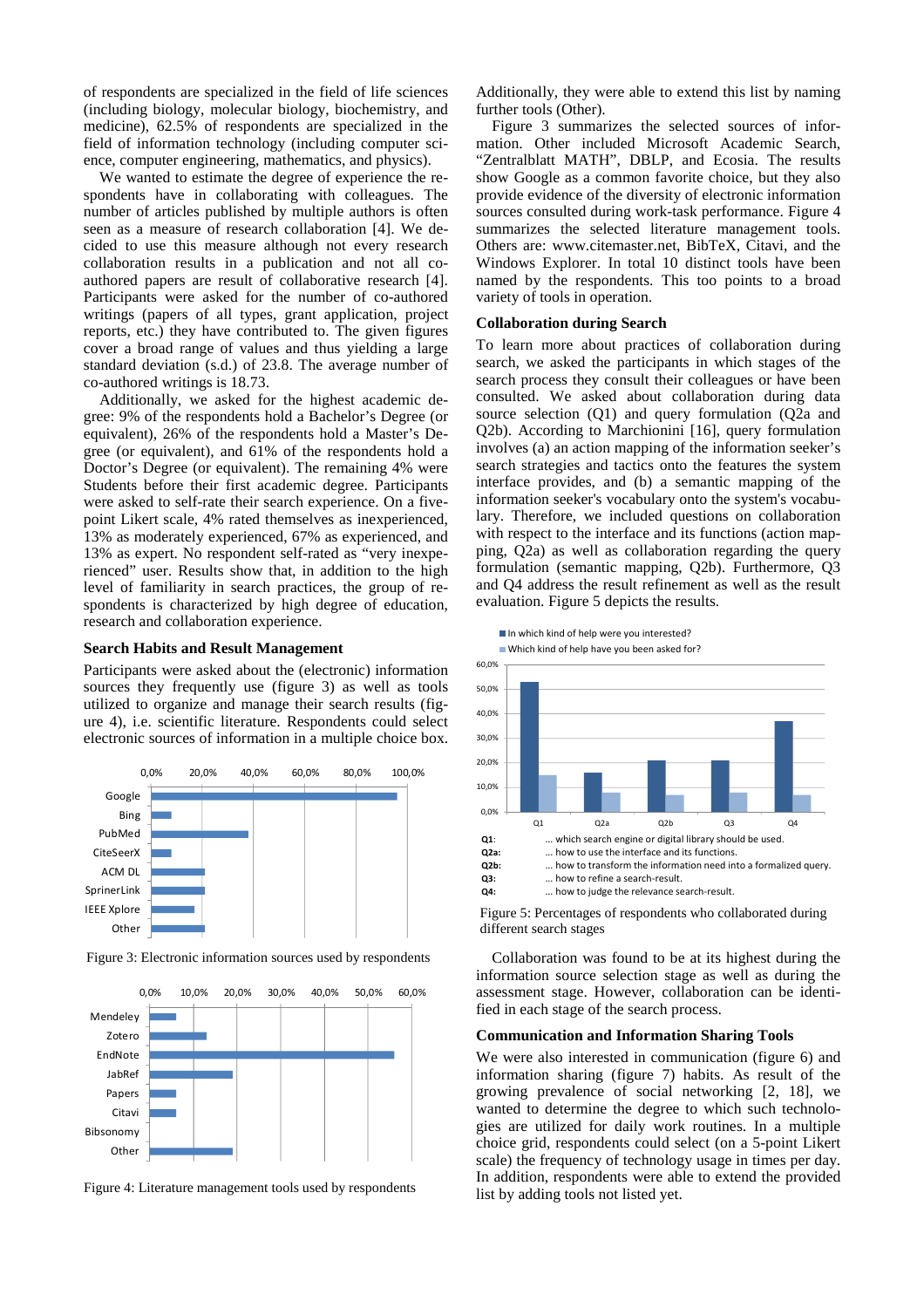

Figure 6: Frequency of use of various communication technologies among respondents



and information sharing among respondents

The results in figure 6 show the importance of face-toface communication and established remote communication technologies, i.e. phone and email. This is in line with other studies that identified communication technologies that are part of the everyday work as means to realize CIS&S [18]. It is noticeable that academic social networks seem to play only a small role in enabling communication between colleagues. Figure 7 depicts technologies for realizing data and information sharing utilized by the respondents. A predominance of e-mail attachments and the usage of file shares (local and cloud based) can be found. In contrast to this, integrated group support in literature management systems as well as online collaboration sites are rarely in use. A large list of additional tools (Others) has been named by respondents, which includes Google Drive, version control systems (namely GIT), Streamworks, and SAPmats (each specified twice). Furthermore, AeroFS, Teambox, and Adobe Connect have been added. This particularly large number of technologies used for realizing collaborative activities indicates a very heterogeneous collaboration environment where each co-worker uses his personally preferred tools.

## **Finding a Partner**

We wanted to learn more about how respondents identify colleagues that are expected to be helpful in answering their questions. We asked two questions (1. *How did you know who might be able to help you*? 2. *How did you contact the person you asked for help?*) and provided an optional free-text field for answers. Twelve respondents provided insights on this process. Some answers show that colleagues are predominantly approached only after a first clarification using web-based search wasn't satisfying or helpful:

*"I try to Google the issue* [...]. *If that's unsuccessful, I personally contact the colleagues who have experience with that [topic]. I explain my concrete scenario and ask them for help. Sometimes, they don't know the solution but give some new input where to look for."* 

After analyzing all answers, we identified three categories of approaching colleagues when looking for help:

- (1) Random contacting: Respondents ask colleagues without knowing whether they can provide the required information or not (e.g. "*Asking around in the team*", "[*asking*] *whoever is closest*").
- (2) Specific contacting: Based on a personal network and an awareness of the qualifications of their team mates, colleagues are directly approached (e.g. *"I asked another biologist who is well versed with [the topic] and has demonstrated that in many fields."*, *"*[*I asked*] *colleagues who have a longer research experience and/or better background knowledge* [...]").
- (3) Expert searching: An attempt is made to identify potentially helpful colleagues by looking at the University/research group websites.

Typical ways of contacting colleagues include e-Mail, Chat or personal contact with face-to-face communication (i.e. "went to their office").

## **Limitations**

The demographic targeted by this survey is characterized by high academic degrees and a high experience in research collaboration. Respondents were residents in Germany. Additionally, the relatively small number of respondents might limit the significance of this study. The data we report can probably not be generalized beyond this demographic.

#### **4 Conclusions**

#### **4.1 Design Implications**

The results of our pilot study indicate that nowadays, collaboration is performed in a heterogeneous environment: It must be assumed that team members use their own personal configuration of software tools for the different information activities (i.e. communication, data and information sharing, seeking and searching, and result management). This configuration is based on personal preferences, work habits, and the special needs (e.g. thematically specialized DLs). The results indicate that a coupling of tools used in everyday work routines represents a necessity for an environment supporting CIS&S. Instead of providing communication and information sharing means integrated in one system, connecting to external tools and mediating between the co-workers seems to be a promising way. This might also allow for evaluating the mediated information to infer awarenesscues to facilitate group performance.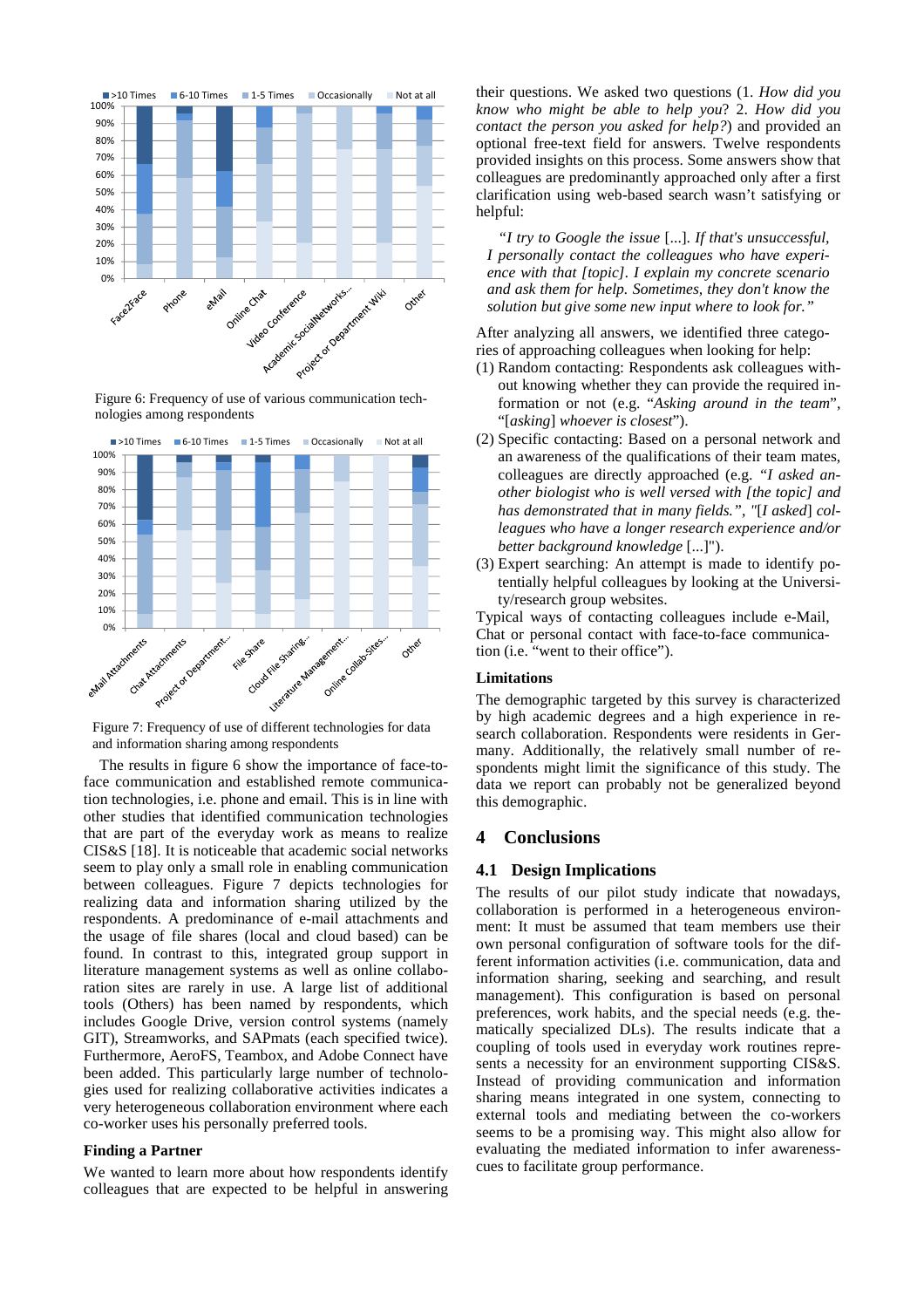In line with other research [12], our results show that CIS&S often involves looking for informed people. We identified three approaches of identifying a potentially helpful colleague: expert search, random and specific contacting. The results indicate that collaboration could become more efficient, if team members could better identify co-workers who might be most helpful regarding their questions and problems. Also in line with previous studies (see section 2.1), collaboration can be observed in all stages in the search process. Our results indicate that collaboration during search preparation and result evaluation seems to be predominant. Providing group support for these aspects could most likely increase the efficiency and effectives of the CIS&S tasks.

## **4.2 Project Aim**

The working hypothesis of our ongoing research project is that effective and efficient CIS&S requires the integration and coupling of various software tools which form the heterogeneous collaboration environment. This environment harbors knowledge in form of link-potential between the IR activities in the group and the data accessible through these tools. Besides the textual content created and managed by the tools in use, co-workers also interact with each other in many ways and build a collaboration network (CN):

- People are connected to other people as result of being a frequent communication partner or friend, or by being co-workers.
- Information objects are related to each other as result of citations or common attributes, like domain categories or keywords. Additionally, relations between documents may have been maintained manually or semi-automatically by users in form of tagging or clustering.
- Information objects are directly associated with people by the authorship relation, but also as result of reading, storing, assessing of and commenting on an information object.

We exploit this environment by collecting semantic knowledge about the individuals and their relation information: By tracking and storing this semantically linked data, i.e. information objects, user and their activities, a graph-based representation of the CN can be obtained. This representation is than analyzed and evaluated by means of semantic link analysis to generate situational support for the co-workers in each stage of the search process. Based on specific rules  $R<sub>S</sub>$  for each stage *s* of the information searching process, the user support aims at increasing the group performance by (1) encouraging query diversity, (2) providing already discovered information, and (3) facilitating the alignment of result assessment.

In a first project phase, the CN shall be evaluated with the aim of identifying synergetic potential in the group (e.g. identify redundant activities or assessment conflicts). In a second phase, the CN shall be evaluated with the aim of activity suggestions to facilitate the effectiveness of the CIS&S tasks (e.g. query term suggestion, result set merging or splitting, result re-ranking). The objective of these suggestions is to increase the search performance of the group based on proposed measures for CIS&S [26].

Figure 8 depicts this concept (from bottom to top): CIS&S tasks are performed in a heterogeneous environment that connects co-workers and information objects via the utilized tools. The activities are tracked and stored in the CN. Rules extract awareness-cues during the CIS&S



Figure 8: Layer model for supporting a group during IS&S tasks

tasks for each stage of the search process.

## **4.3 Architecture**

*ezDL* is the continuation of the Daffodil [14] project and implements meta-search in digital libraries and strategic support for users. The upper half of figure 9 shows the structure of the system. *ezDL* consists of a set of agents providing different aspects of the system functionality. Agents use a common communication bus for transferring messages between each other. Beginning on the left, a client connects to the MTA (Message Transfer Agent), which represents a connection point to the backend. The connection to remote search services (e.g., digital libraries) is managed by wrapper agents. A search request from the client is forwarded via the MTA to the Search Agent (SA). The SA collects all answers from all the remote DLs, merges the result lists and re-ranks them.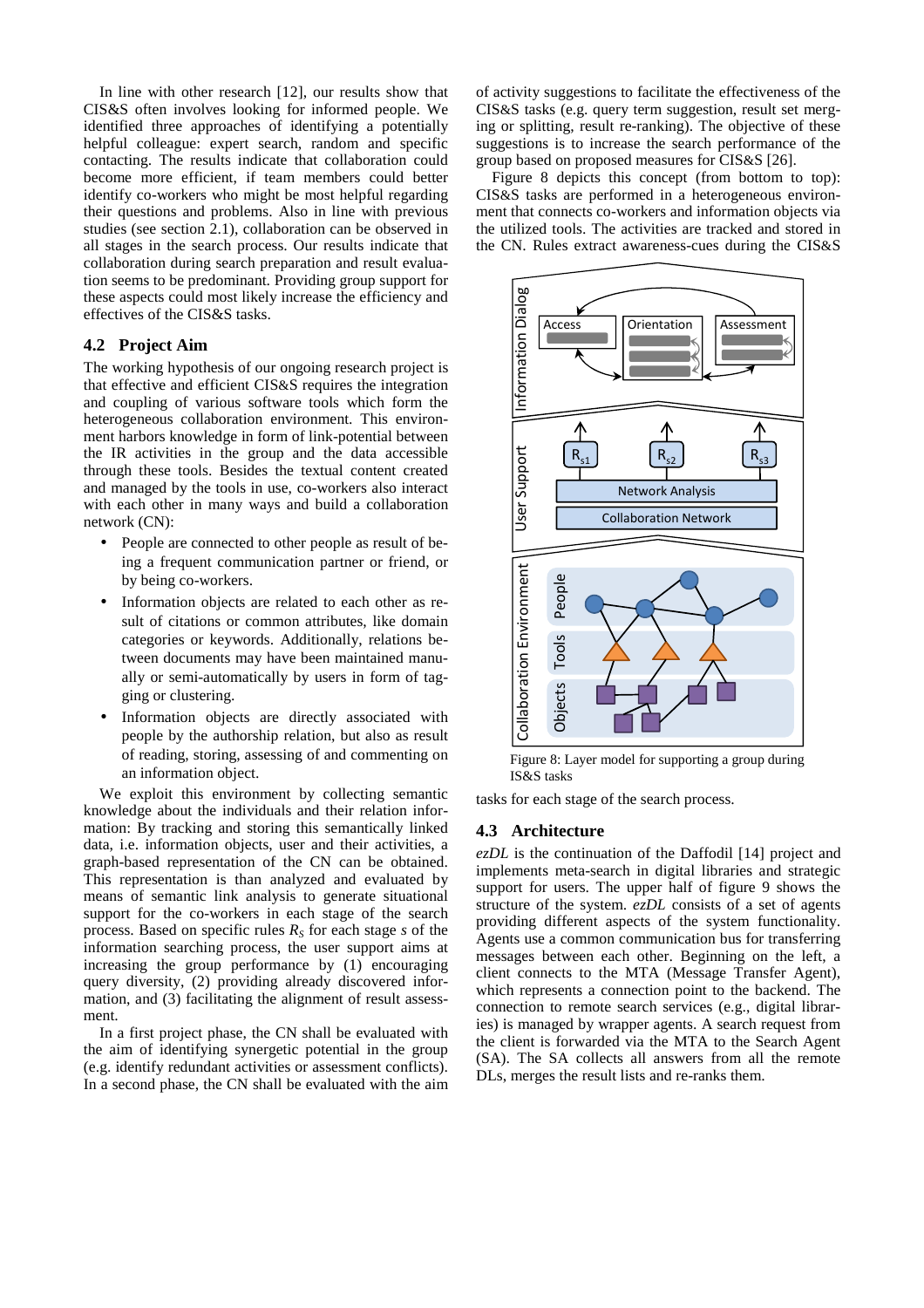

Figure 9: Structure of *ezDL* and intended extension for collaboration support at IS&S tasks

An extension of the *ezDL* system for supporting a group of collaborators is shown in lower half of figure 9. This extension addresses the identified design implications by connecting external tools utilized by the coworkers (CIR Network Agent), and by evaluating the gained information in order to generate awareness-cues (CIR Support Agent). External tools are connected by appropriate wrappers that connect, for example, to chatservers. The objective of the CIR Network Agents is to gain information from the services about the users and its activities. These might be the communication frequency with co-workers or the stored documents. This information constitutes the collaboration network which is evaluated by the CIR Support Agent. Each time a search is performed, the client may request awareness-cues from the CIR Support Agent. The CIR Support Agent will handle support request regarding the stage *Access* (e.g. identify redundant and similar past queries), *Orientation* (e.g. bring up already discovered information), and *Assessment* (e.g. point to previous assessments and conflicting assessments of documents).

## **5 Summary and Outlook**

In this paper, we reported on a pilot user study that investigates the CIS&S practices of three work groups in academic and industrial research facilities. The conducted pilot study captured the use of software technologies for realizing collaboration, information seeking and sharing in real-world work settings.

The results of our pilot study indicate that nowadays, collaboration is performed in a heterogeneous environment: It must be assumed that team members use their own personal configuration of software tools for the different information activities (i.e. communication, data and information sharing, seeking and searching, and result management). The results further indicate that a coupling of tools used in everyday work routines represents a necessity for the development of an environment supporting CIS&S.

We presented the design of an extension of the *ezDL* system that addresses the identified design implications by connecting external tools utilized by the co-workers, and by evaluating the gained information in order to generate awareness-cues. The aim of this is to provide group members with information on the best suited collaboration partners and the collaborative activity to be performed in order to increase the efficiency and effectiveness of IS&S tasks in such environments. The presented *ezDL* extension is currently being implemented. We plan an extensive evaluation of this system to address our initial research question: To which extend can group support in form of suggested activities improve the efficiency and effectiveness of CIS&S tasks in heterogeneous collaboration environments.

## **References**

- [1] Beckers, T. et al. 2012. ezdl: An interactive search and evaluation system. *SIGIR 2012 Workshop on Open Source Information Retrieval* (2012), 9–16.
- [2] Brenner, J. 2013. Pew Internet: Social Networking (full detail). *Pew Internet & American Life Project*. (Feb. 2013).
- [3] Bruce, H. et al. 2003. A comparison of the collaborative information retrieval behaviour of two design teams. *The New Review of Information Behaviour Research*. 4, 1 (2003), 139–153.
- [4] Bukvova, H. 2010. Studying Research Collaboration: A Literature Review. (2010).
- [5] Byström, K. and Hansen, P. 2005. Conceptual framework for tasks in information studies. *Journal of the American Society for Information Science and Technology*. 56, 10 (2005), 1050–1061.
- [6] Capra, R. et al. 2012. The ResultsSpace collaborative search environment. *Proceedings of the 12th ACM/IEEE-CS joint conference on Digital Libraries* (2012), 435–436.
- [7] Crescenzi, A. and Capra, R. 2013. Collaboration in Search Processes and Results Sharing. *CSCW 2013*